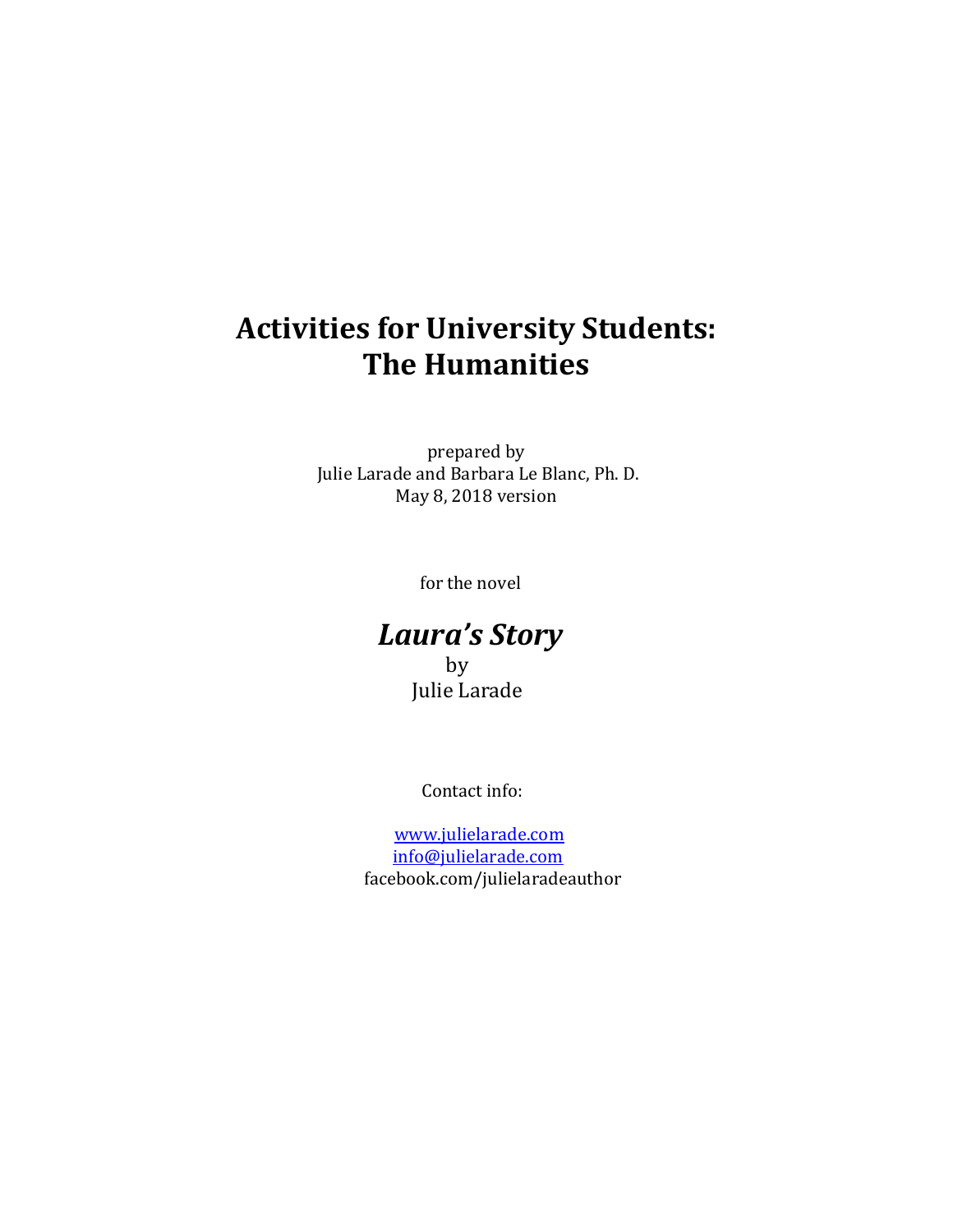# **Table of Contents**

| A. Introduction                        | 3  |
|----------------------------------------|----|
| <b>B. Learning Outcomes</b>            | 4  |
| <b>C.</b> Culture and Community        | 5  |
| Fête of the Mi-Carême                  | 5  |
| <b>Acadian Traditional Dishes</b>      | 7  |
| <b>Hooked Rugs and Rag Rugs</b>        | 8  |
| <b>Acadian Songs</b>                   | 9  |
| Superstitions                          | 11 |
| Landscapes                             | 12 |
| D. Change and Continuity: Then and Now | 13 |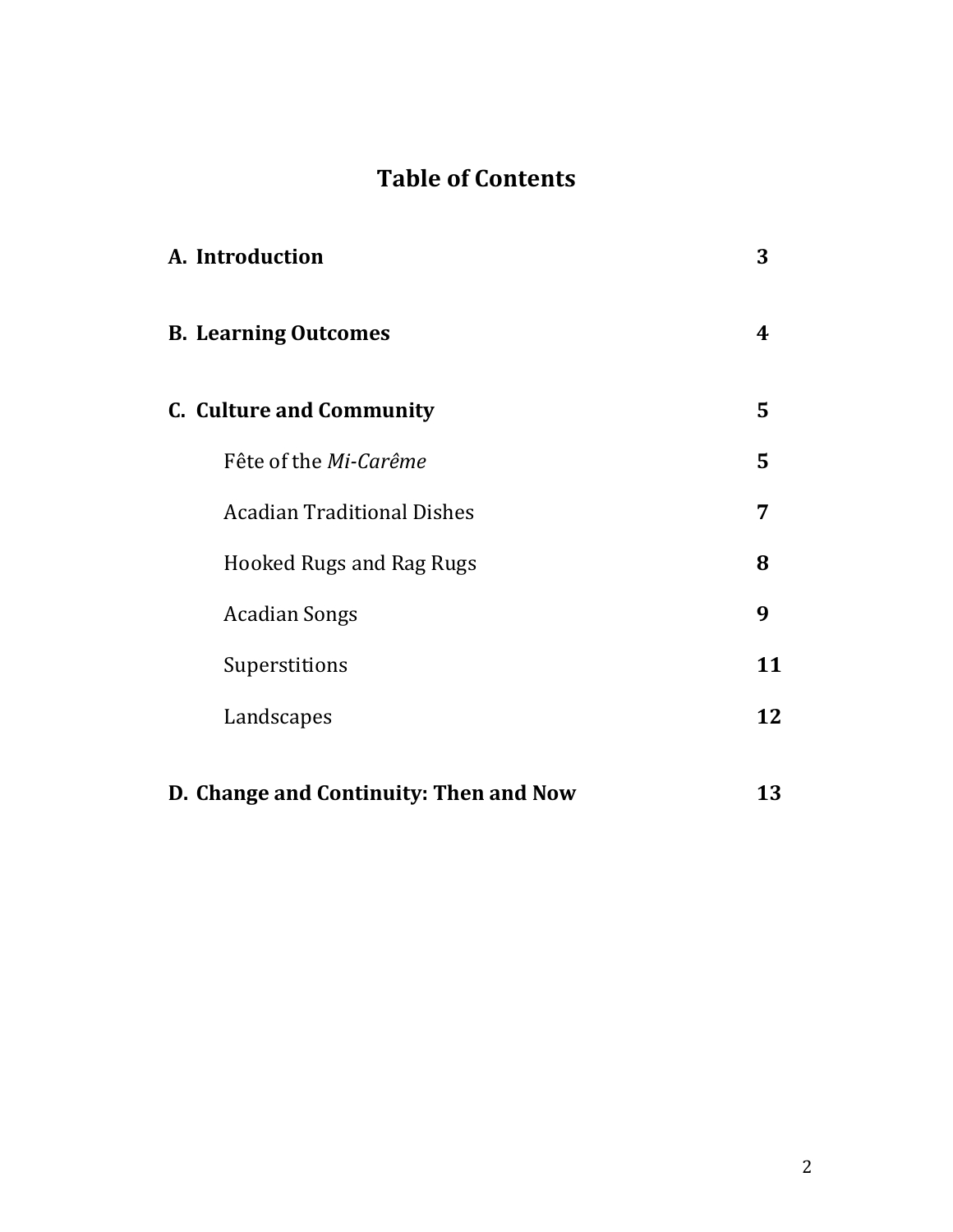### **A. Introduction**

*Laura's Story* weaves together the themes linked to finding meaning in one's life with the challenge of holding a family together, often under the most trying circumstances. As the characters age and their personalities evolve, many are tested through addiction, poverty, and the restraints of the period (1938 to 1987). If compared to our contemporary era, these challenges and their potential solutions, illustrate how far we have progressed, or perhaps, how much we have not advanced, as a people, a community, and a society.

The work is literary historical fiction with a clear, clean writing style. It has a strong female protagonist. Set in the Canadian Maritimes, it focuses on Acadian culture.

Because of its applicability to young people and its accessibility in theme, character, and tone, the novel is a valuable educational resource and would lend itself well to the Humanities (Culture and Community) curricula.

### **Synopsis**

*Laura's Story* is a novel about the life, struggles and triumphs of an Acadian woman born in Chéticamp, Cape Breton, Nova Scotia in 1920. When she is widowed, penniless and alone with three small children, she takes a job at a convent in Montreal, Québec. She returns with a beleaguered body and spirit but with a firmer resolve than ever to keep her family together. When she develops tuberculosis, she is taken away again, this time for two and a half years to the sanitorium in Kentville, Nova Scotia. While Laura struggles to hold on to her boys and find her place in the world, the family members' stories develop, weave and unfold. Over the years of their lives, we see courage and perseverance firsthand, and we are moved by the true meaning of family and love.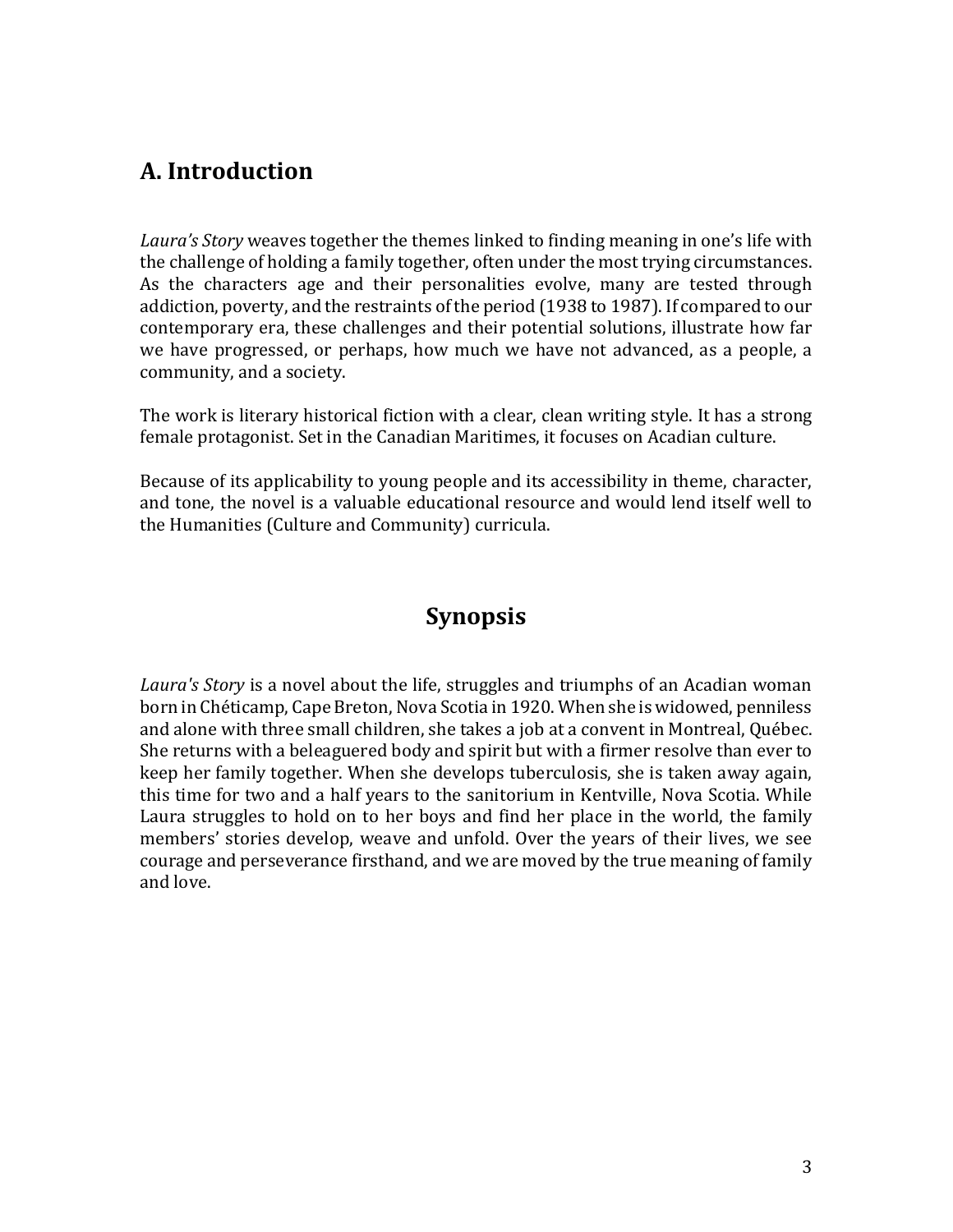### **B. Learning Outcomes**

- Students examine what makes up a culture, with a specific focus on Acadians.
- Students examine how beliefs and traditions can continue unchanged, be adapted or change completely throughout time.
- Students compare the traditions and customs in the novel to present-day.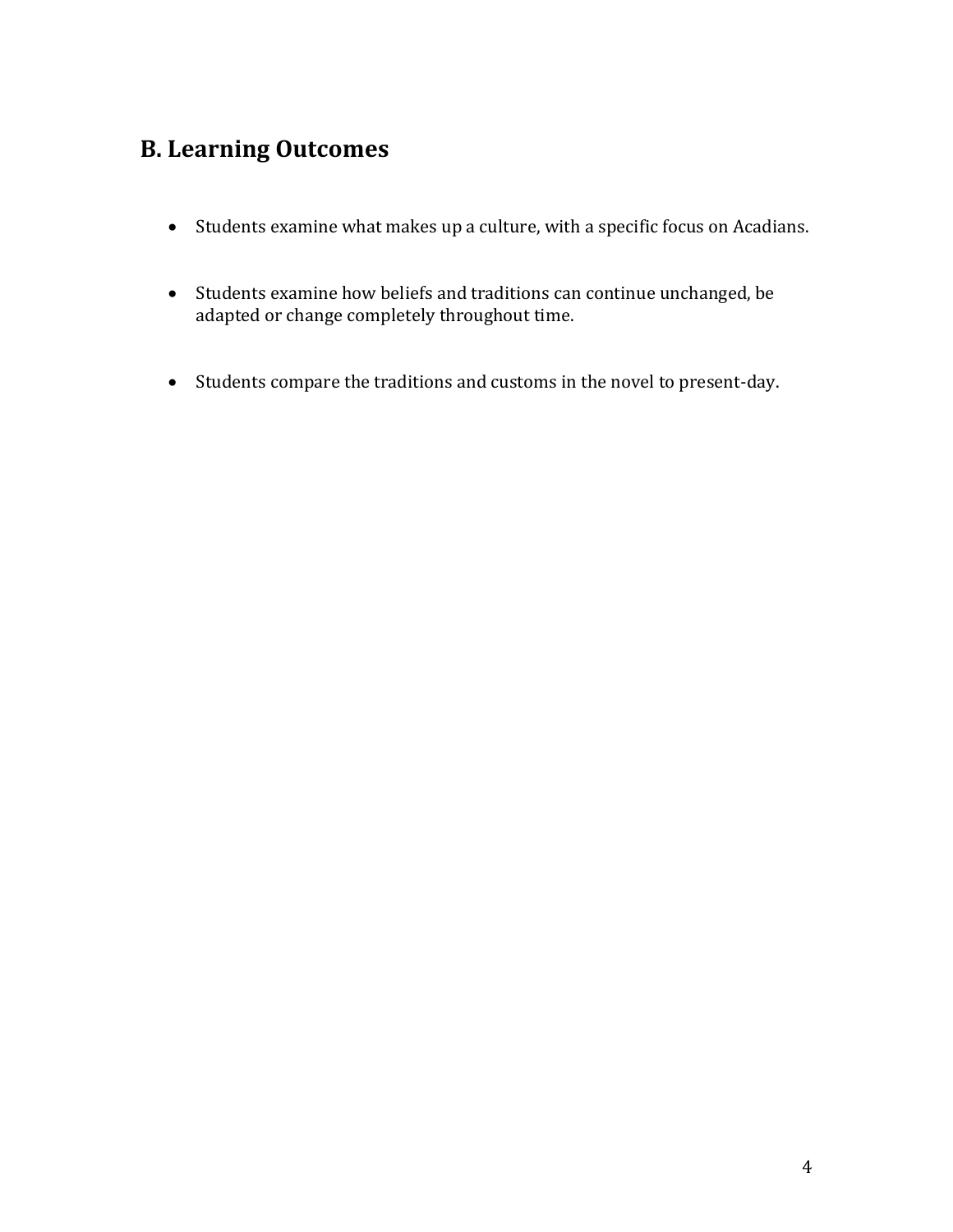### **C. Culture and Community**

### **Fête of the** *Mi-Carême*

In *Laura's Story*, we read about the mini carnival-like celebration during mid-Lent, called the *Mi-Carême*, a tradition that is still practised in the Acadian region of Chéticamp and Saint-Joseph-du-Moine, Cape Breton, Nova Scotia. People don costumes and masks. Then, alone or in small groups, they go from house to house to visit family and friends. The *Mi-Carêmes* change their voices and mannerisms. In turn, the householders or "watchers", as they are called, try to guess the identity of the people behind the masks and costumes. The fête is light-hearted with music, song, dance, food and fun. The following quote from the book refers to the *Mi-Carême*:

"Our gift to you, Mother, on your homecoming, from the whole family!" "Where did you get the outfits?"

"Ben brought them up from Chéticamp. They have an annual tradition in the middle of Lent where people disguise themselves and go from house to house hoping they won't be recognized. He says it's a lot of fun."

"I'd bet it is. We should go next year!"

"Will do, Mother." p. 350



Logo: Le Centre de la *Mi-Carême,* Grand-Étang, Cape Breton, Nova Scotia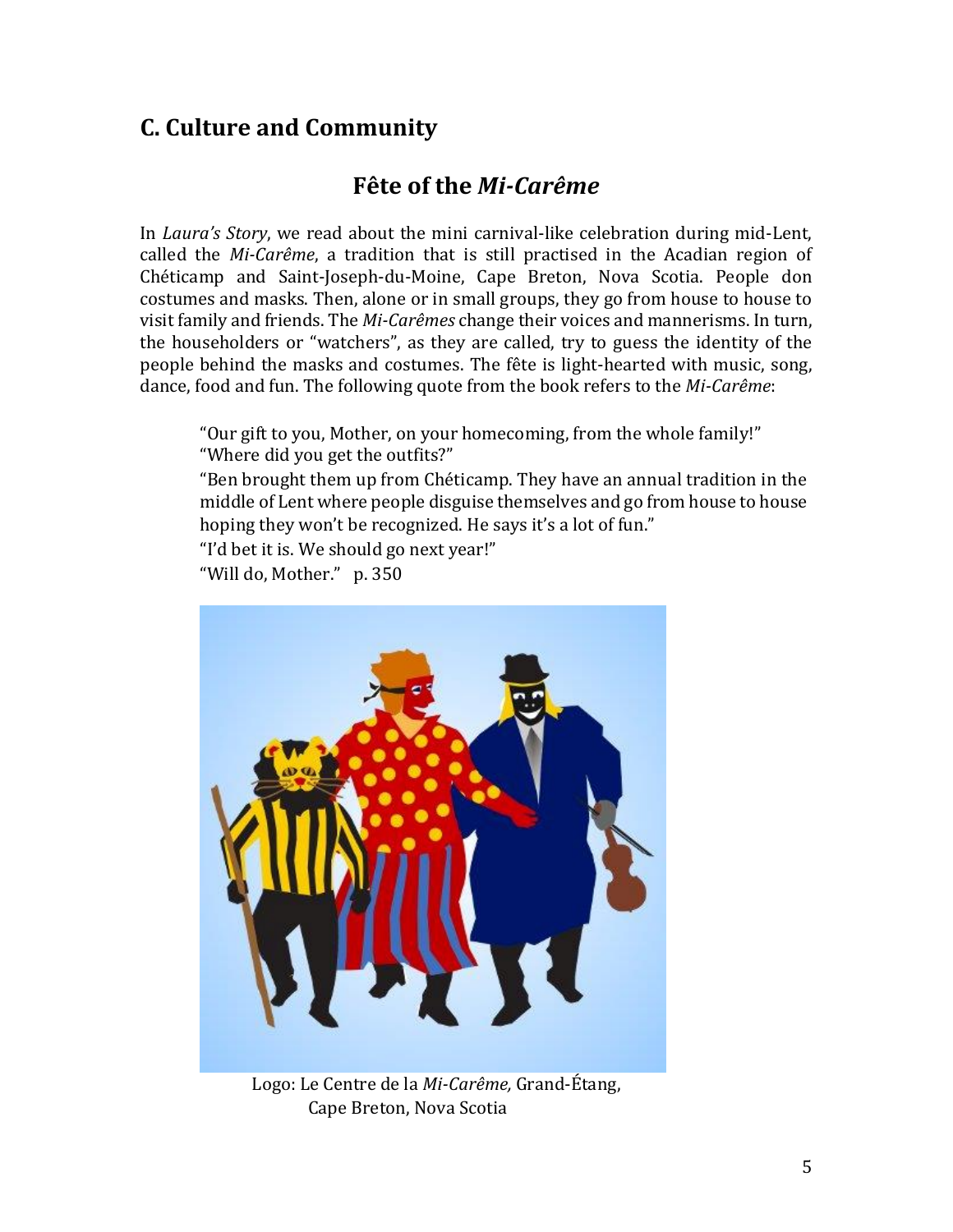### **Fête of the** *Mi-Carême*

### **Activities**

- 1) Visit (if possible) the museum *Le Centre de la Mi-Carême*, located in Grand-Étang, Cape Breton, Nova Scotia.
- *2)* Visit the Website of *Le Centre de la Mi-Carême*  <http://www.micareme.ca/en/>
- *3)* Participate in the activity *The Battle Between Lent and Carnival* which shows the extreme behaviours of the joys of Carnival (as well as *Mi-Carême*) and the austerity of Lent, portrayed in the painting by Pieter Bruegel, the elder (1525-1569). The activity is at the following link: [http://www.acadian-explorations.ca/the-battle-between-carnival-and](http://www.acadian-explorations.ca/the-battle-between-carnival-and-lent/the-battle-of-carnival-and-lent-painting/#prettyPhoto)[lent/the-battle-of-carnival-and-lent-painting/#prettyPhoto](http://www.acadian-explorations.ca/the-battle-between-carnival-and-lent/the-battle-of-carnival-and-lent-painting/#prettyPhoto)
- 4) Participate in the activity *Fêtes and Celebrations, Event Planning: The Fête of the Mi-Carême*. By doing this activity, you become an event planner of the *Mi-Carême* fête, giving the opportunity to celebrate this festivity in your school or other venue. The activity is at the following link: [http://www.acadian-explorations.ca/wp](http://www.acadian-explorations.ca/wp-content/uploads/UNIT_Event_Plan1.pdf)[content/uploads/UNIT\\_Event\\_Plan1.pdf](http://www.acadian-explorations.ca/wp-content/uploads/UNIT_Event_Plan1.pdf)

#### **References**

- Arsenault, Georges (2009). Translated from French into English by Sally Ross, *Acadian Mi-Carême: Mask and Merrymaking*, Charlottetown, Acorn Press.
- Le Blanc, Barbara and Mireille Baulu-Willie (2014). "Long Live *Mi-Carême*", Section "In My Classroom", *AVISO*, Halifax, The Magazine for the Nova Scotia Teaching Profession, pp. 3-7.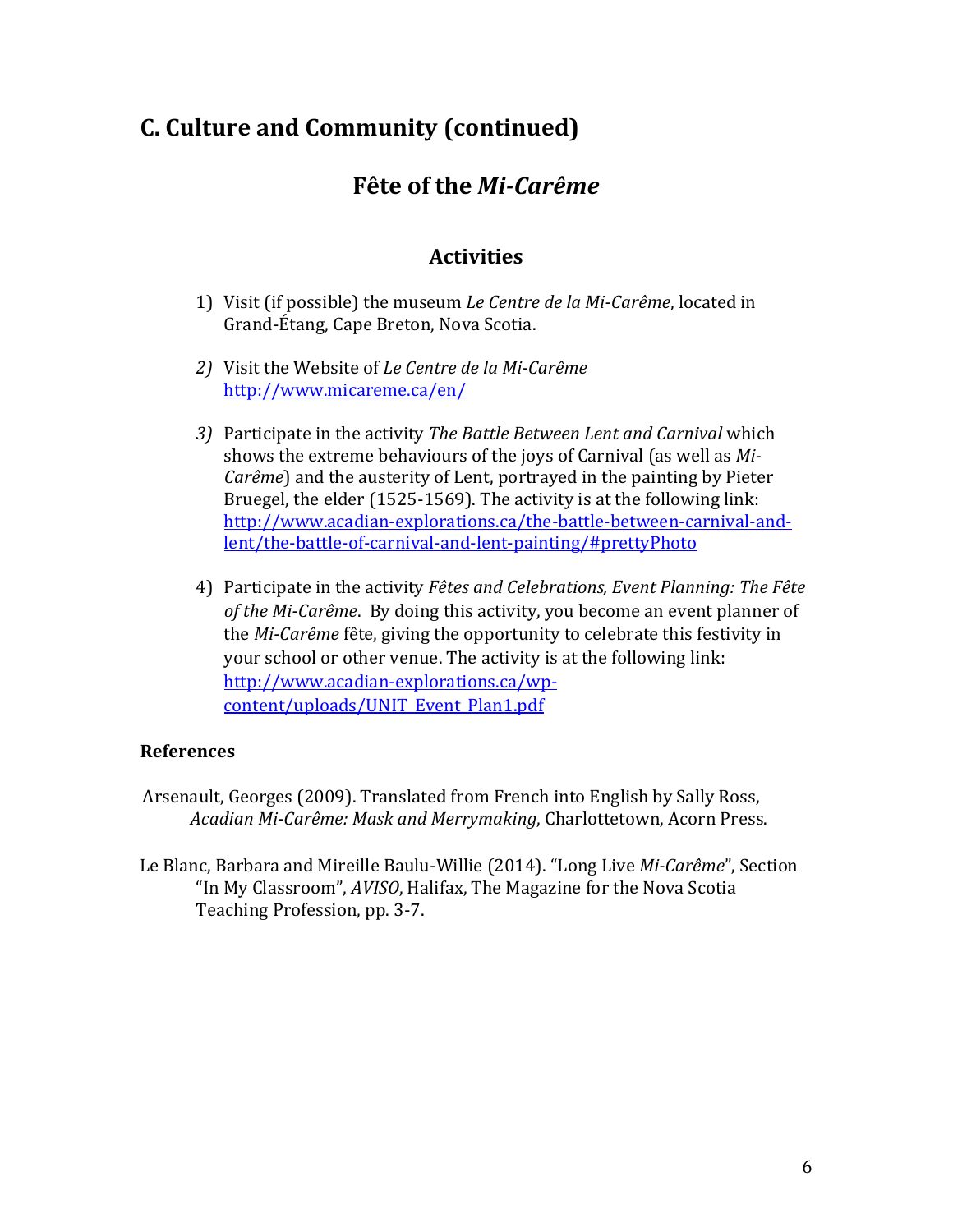### **Acadian Traditional Dishes**

Peggy prides herself on her cooking and is reputed to have the best biscuits in the region. When she and Laura think about happy memories of their childhood, it's their mother's traditional Acadian cooking that first comes to mind.

Here is a quote that refers to traditional Acadian food in the book:

Laura's stomach rumbled. She suddenly craved her mother's Acadian dishes of *fricot* and meat pie. Their whole lives were gone now, their quiet childhood afternoons skating on the pond or fishing in Chéticamp, the tang of the sea air. Nights knitting by the fire in Inverness singing Acadian songs and lullabies, all gone. p. 4

### **Activities**

- 1) Why is the preparation of food important for Peggy?
- 2) What dishes do Peggy and Laura remember fondly?
- 3) Research a few Acadian recipes and create a menu with pictures for a meal (or have a class potluck!).

Many sites offer examples of traditional Acadian recipes. Here is one link: <http://www.acadian-explorations.ca/home/traditional-recipes/>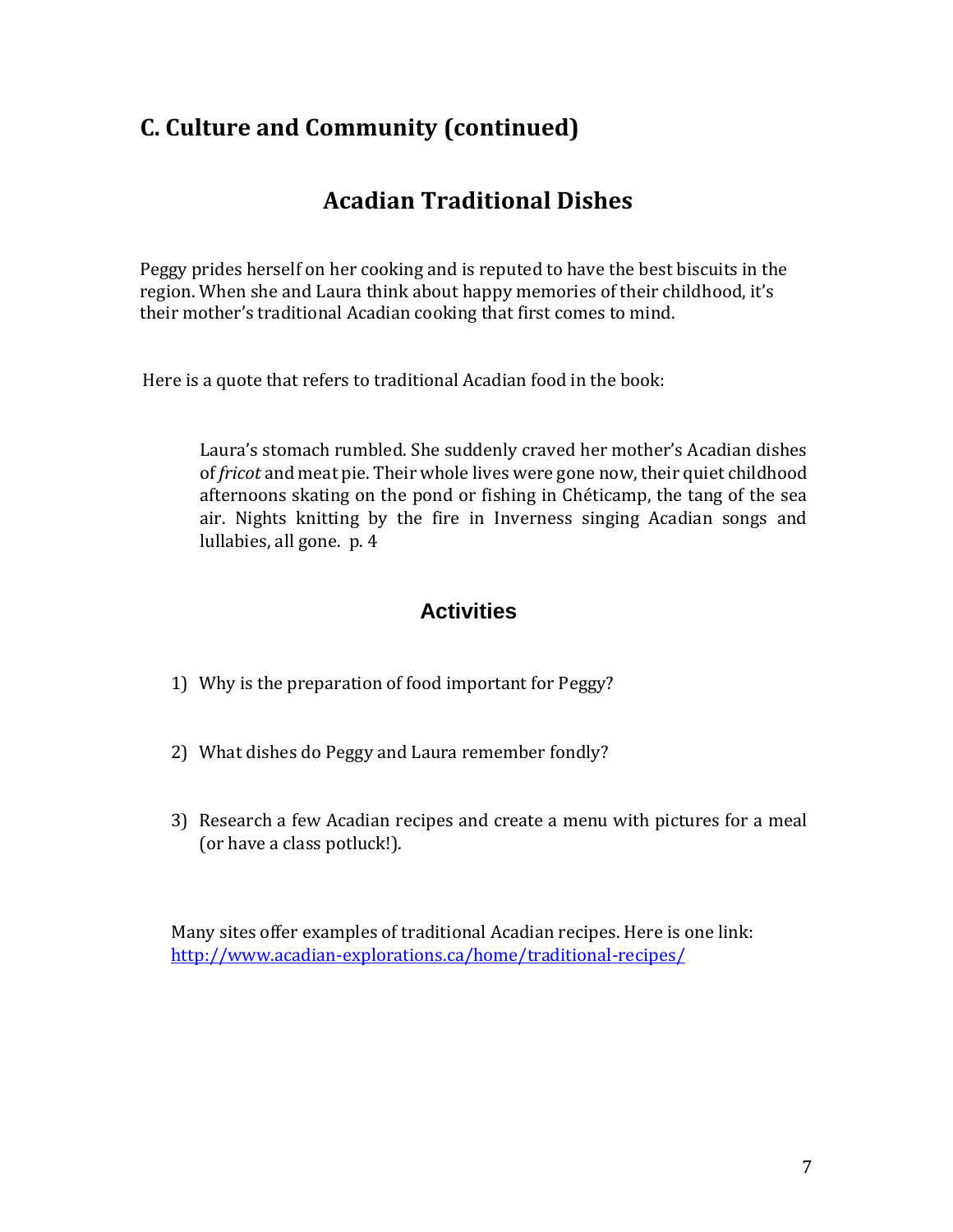## **Hooked Rugs and Rag Rugs**

Laura is quite taken with the famous Chéticamp area hooked rugs and rag rugs. In *Laura's Story* we discover some information about these rugs. Here is an example:

"Oh my, Laura, how beautiful," she murmured.

Peggy pulled out a hooked rug, displaying intricate colourful details of a rough sea where the high waves lashed against imposingly large rocks and in the corner, a lighthouse meant to guide any lost ship. The tears in her sister's eyes told Laura that this gift was anything but inconsequential; she'd clearly derived a very personal meaning from the scene given what was happening to her.

Laura breathed out. "I bought it in Chéticamp. They have the most marvellous rugs and what's most intriguing is each stitch is made by hand. Sam and I talked to a few 'hookers'," Laura giggled into her hand, "but really we were quite overwhelmed at how genuinely enthused they are about their work. A real labour of love." p. 228

### **Activities**

- 1) Visit *Les Trois Pignons* Website [www.lestroispignons.com/](http://www.lestroispignns.com/)
- 2) Invite (if possible) a person who makes hooked rugs or rag rugs to visit your class and demonstrate how to make them.
- 3) Visit (if possible) the museum located at *Les Trois Pignons* in the village of Chéticamp, Nova Scotia that highlights aspects of the history of hooked rugs and showcases such artisans as Elisabeth Le Fort.
- 4) Create your own design for a hooked rug.
- 5) Do you have a passion for an activity? If yes, what is it? If not, chose a potential one. Some examples are writing, dancing, biking, cooking, sewing, knitting, playing a musical instrument, wood-working, metal-working or computer programing. Share your choices in a small group discussion.

If you wish to learn more about hooked rugs of Chéticamp, see the following book:

Chiasson, Anselme and Annie Rose Deveau (1985). *History of Chéticamp Hooked Rugs and their Artisans*, Yarmouth, Nova Scotia, Lescarbot Publications*.*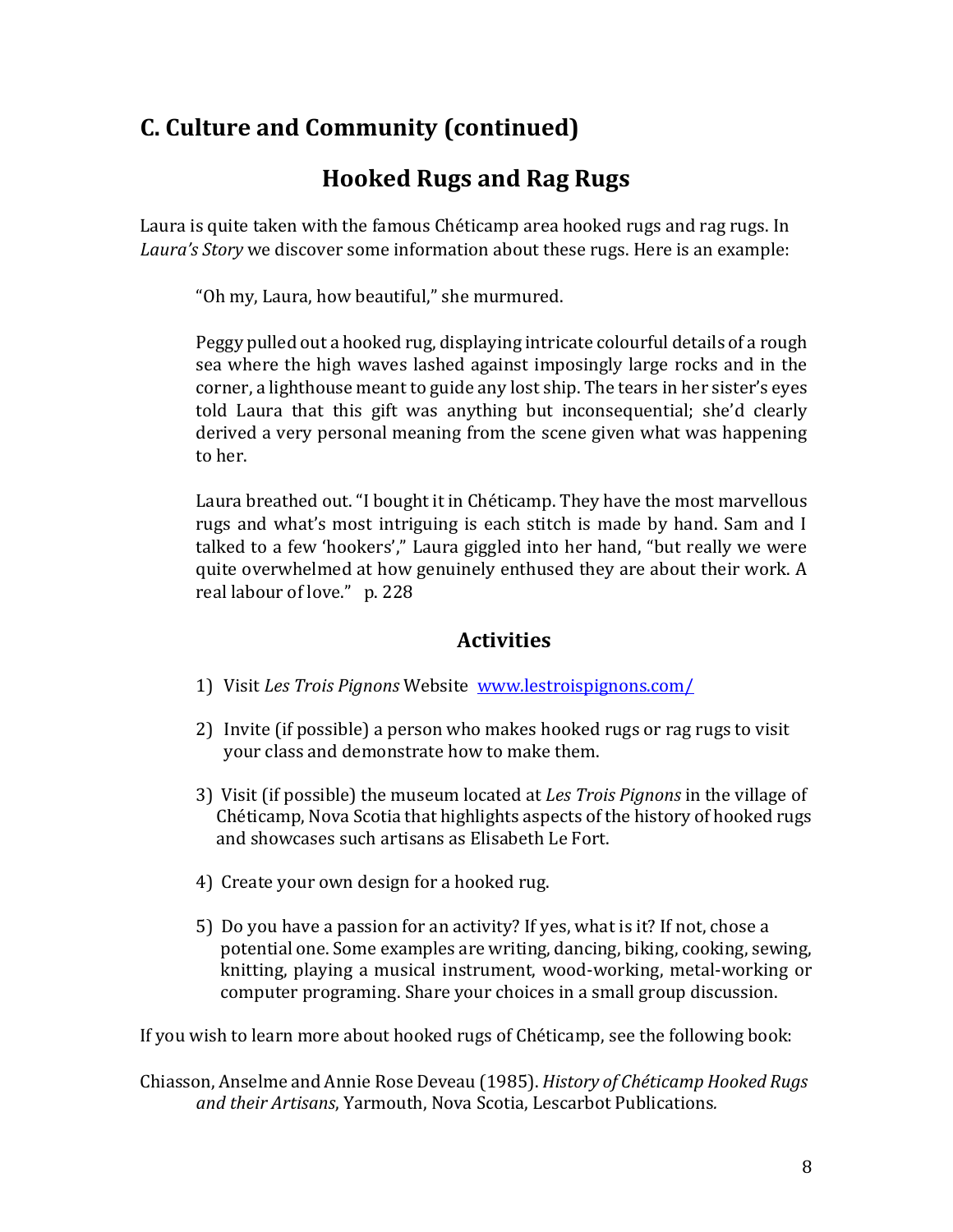### **Acadian Songs**

In *Laura's Story* we see the importance of singing. Here is an example:

The night soon grew cool, a sure sign fall was upon them. When Laura tucked the boys in, she started to sing, *C'est la poulette grise*. The boys did not understand a word. "You hardly sing anymore, Mother. Where did you learn these songs?"

"My mother used to sing them. Both my parents were Acadians, you know. My mother's last name was Chiasson and my father was a Boudreau." p. 43

### **Activities**

- 1) See the following page of this guide for the traditional song *C'est la poulette grise*. Ask someone to play/sing the melody or find a version online. Then, search online to find information about other Acadian traditional songs. Share the information you find.
- 2) Find a traditional song from another ethnic group. Present your findings. If possible play, sing or demonstrate the song.
- 3) Either alone or with a classmate, write a song or a poem. Share your creation with others.
- 4) In small groups, prepare a concert for an audience with some of the songs and/or poems you found and/or wrote.
- 5) Invite (if possible) an Acadian songwriter, composer and/or musician to visit and perform.

#### **References:**

Boudreau, Daniel (1996). 2e édition, *Chansons d'Acadie*, série 11, Moncton, Centre d'études acadiennes, Université de Moncton.

Chiasson, Anselme & Daniel Boudreau (different dates). *Chansons d'Acadie*, séries 1- 11 (variety of publishers).

#### Savard, Louis-Martin (2014). « Acadian Folklore Studies », [http://www.thecanadianencyclopedia.ca/en/article/acadian](http://www.thecanadianencyclopedia.ca/en/article/acadian-folklore-studies/)[folklorestudies/,](http://www.thecanadianencyclopedia.ca/en/article/acadian-folklore-studies/) consulted February 21, 2015.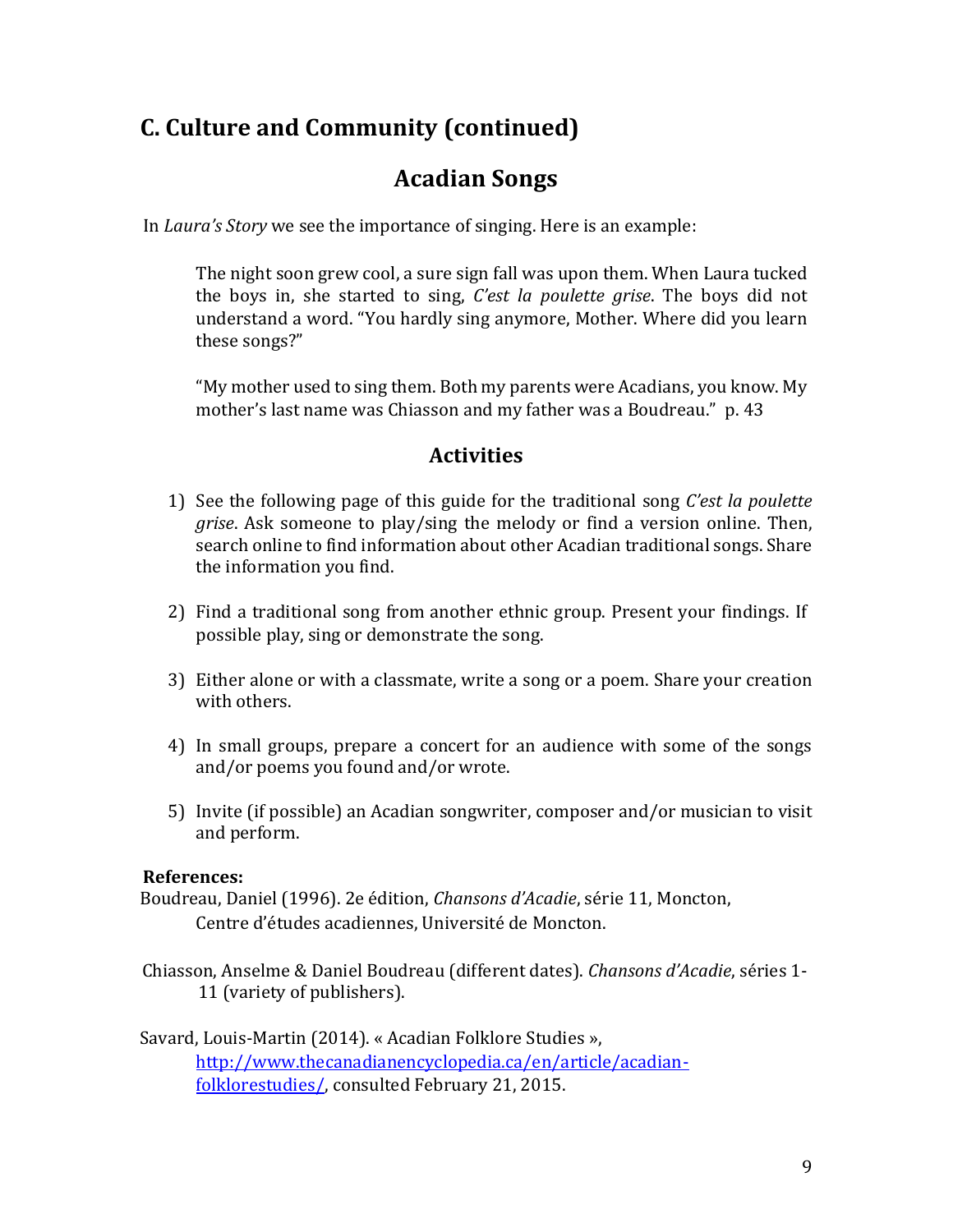| 仏冊                                                                                                                                                                                                                                                                                                                              | 15                            |
|---------------------------------------------------------------------------------------------------------------------------------------------------------------------------------------------------------------------------------------------------------------------------------------------------------------------------------|-------------------------------|
| M.S.H.<br>$P$ nésentation 1. Maxie<br>TOUS DROITS RÉSERVÉS<br><b>COPYRIGHT</b>                                                                                                                                                                                                                                                  |                               |
| C'est la pou-let-te gri-se Qui pond dans l'é - gli-se, Ell' va pondre<br>и<br>un beau p'tit co-co Pour son p'tit qui va fair' do-di-che, Ell' va pondre<br>$\nu$ $\nu$ $\nu$<br>$-\nu$ $\nu$ $\rightarrow$ $+$<br>un beau p'tit co-co Pour son p'tit qui va fair' do-do. Do-di-che, do- do.                                     |                               |
| 9.<br>C'est la poulette jaune<br>C'est la poulette blanche<br>Qui pond dans les aulnes<br>Qui pond dans les branches,<br>Ell' va pondre  etc.<br>Ell' va pondre etc.<br>C'est la poulette brune<br>C'est la poulette noire<br>Qui pond dans la lune<br>Qui pond dans l'armoire<br>$Ell'$ va pondre etc.<br>Ell' va pondre  etc. |                               |
| C'EST LA CLOCHE DU VIEUX MANOIR<br>(Canon)<br>(echo)<br>C'est la<br>clo-che<br>du<br>vieux ma - $noir,$<br>du vieux ma- noir<br>$P$ (dcho)<br>dit<br>le<br>$re - tour$<br>d u<br>soir, le re - tour<br>du<br>soir.                                                                                                              | 8<br>Qui nous<br>C'est laetc. |

Gadbois, Charles-Émile (s.d) La bonne chanson, série des jeunes, nos 1 à 25, p. 15.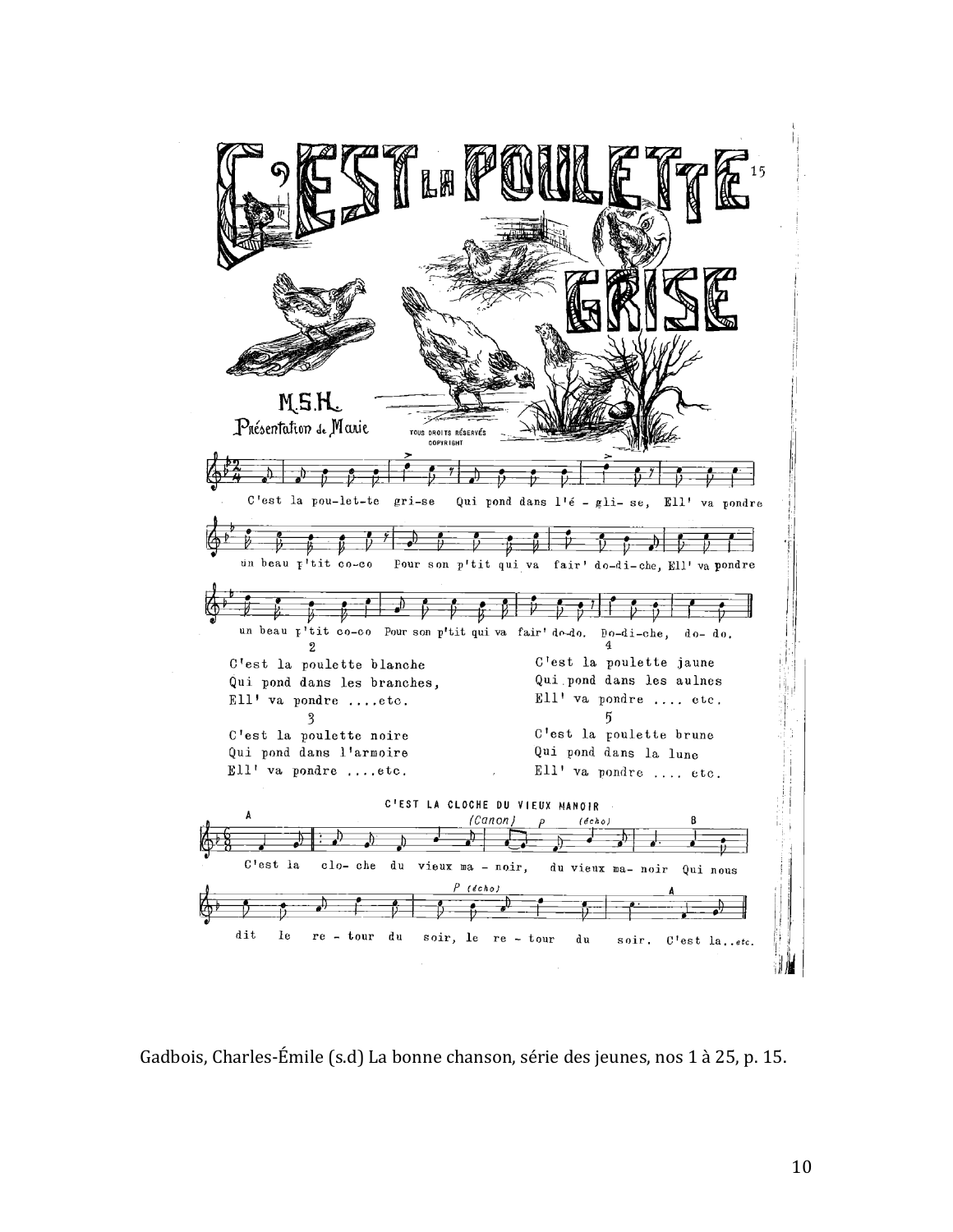### **Superstitions**

Laura sees signs of good and bad luck in everyday life. Spiders, a clear blue sky, a flock of crows, and a lone fawn all take on meaning.

Many people cross their fingers for good luck or believe a black cat is a sign of bad luck. What superstitions do you know?

Here is a definition of the word "superstition":

"A belief or way of behaving that is based on fear of the unknown and faith in magic or luck: a belief that certain events or things will bring good or bad luck."

"Superstition", <http://www.merriamwebster.com/dictionary/superstition> consulted February 20, 2015.

Here is an example in the book:

Laura felt this was a wonderful sign; spiders were good luck. And at long last, they were free. She smiled and hugged Ben tightly. p. 59

### **Activities**

- 1) Find another example of a superstition that existed and/or still exists in the Acadian community. Find a similar superstition in another ethnic group and compare it with the Acadian superstition.
- 2) Research some superstitions to find out their origins, if possible. What did people who believed in the superstition(s) think would happen to bring them good or bad luck?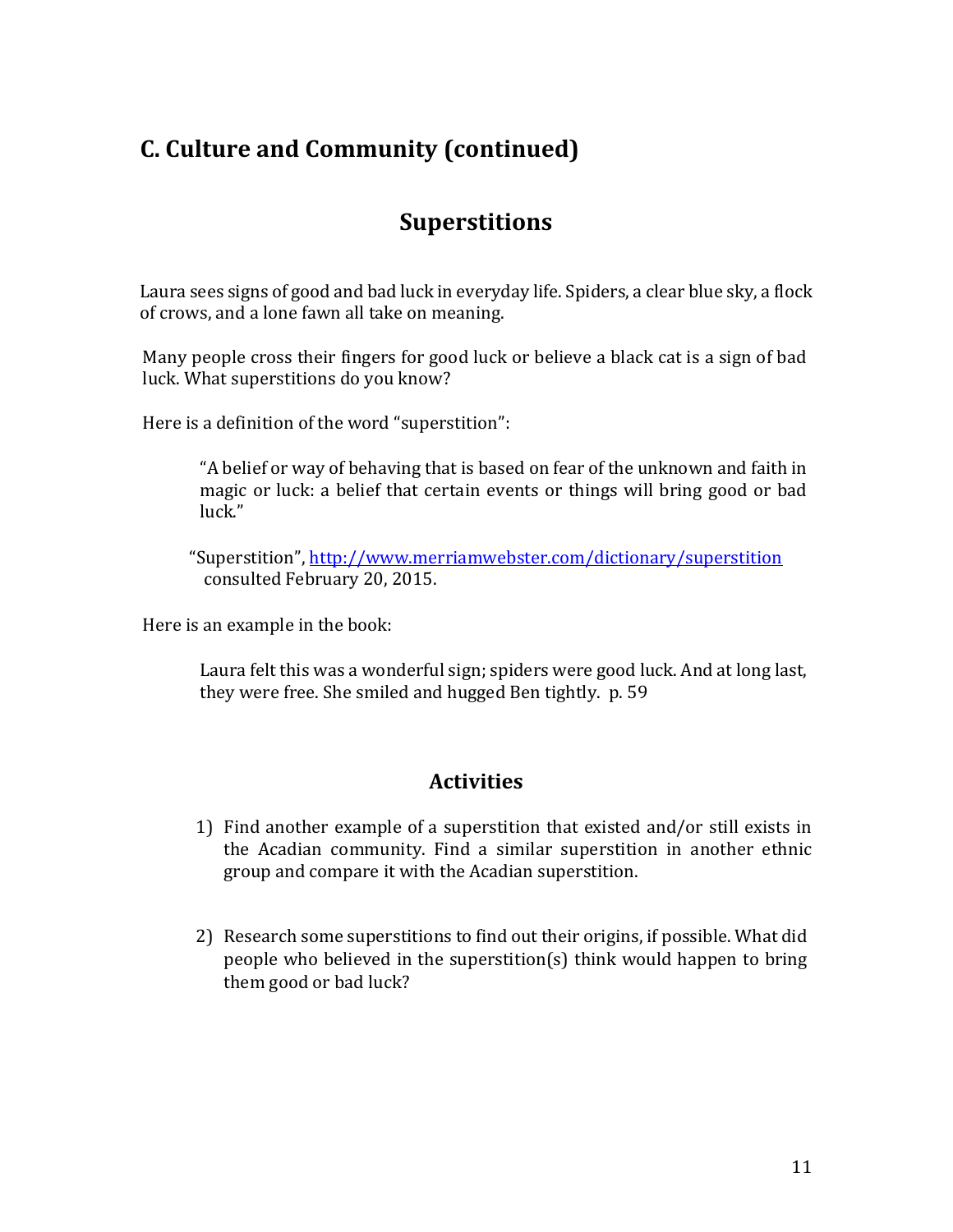## **Landscape**

The land influences its people and their outlook, behaviour, personality and even physical body.

### **Activity**

Discuss how the weather and the landscape of east coast Canada has affected the characters in the novel?